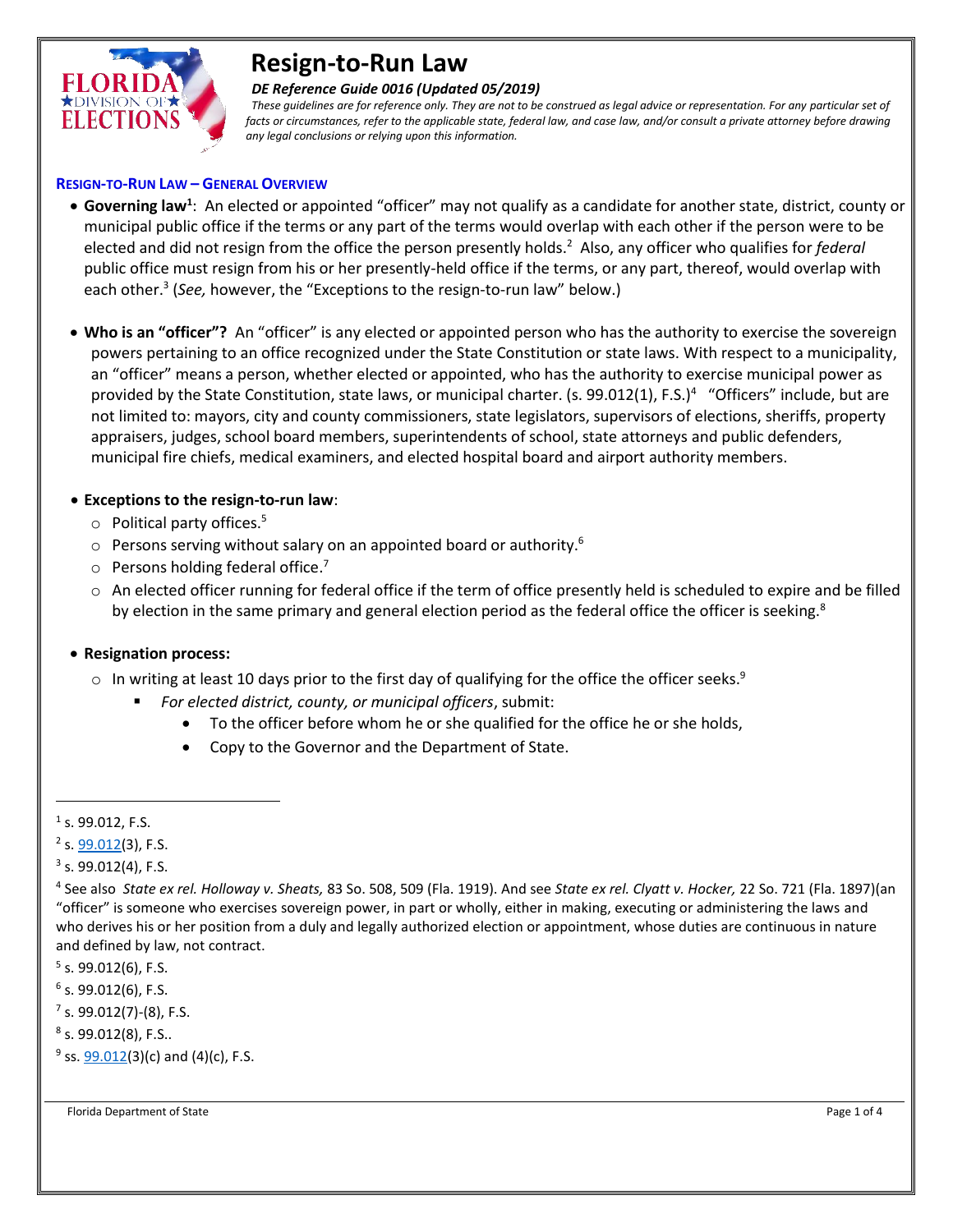- *For appointed district, county, or municipal officers*, submit:
	- To the officer or authority which appointed him or her to the office he or she holds
	- Copy to the Governor and the Department of State.
	- *For all other officers*, submit:
		- To the Governor
		- Copy to the Department of State. $^{10}$

| <b>Contact Information</b>            |                                                      |
|---------------------------------------|------------------------------------------------------|
| <b>Address for Governor's office</b>  | <b>Address for Department of State</b>               |
| <b>Governor Ron DeSantis</b>          | Kristi Willis, Chief, Bureau of Election Records     |
| The Capitol                           | Department of State                                  |
| 400 S. Monroe St.                     | R.A. Gray Building, Room 316, 500 S. Bronough Street |
| Tallahassee, FL 32399-0001            | Tallahassee, Florida 32399-0250                      |
| Email: Ron.DeSantis@eog.myflorida.com | Email: kristi.willis@dos.my florida.com              |
| Fax: (850) 714-9249                   | Fax: 850-245-6259 or -6290                           |

- **Effective date of the resignation:** The resignation must take effect no later than the earlier of the following dates:
	- o The date the officer would take office, if elected; or
	- $\circ$  The date the officer's successor is required to take office.<sup>11</sup>
- **Resignation is irrevocable**. Once submitted, the resignation is irrevocable<sup>12</sup>
- **Automatic resignations**. An officer who qualifies for **federal** public office but fails to submit a resignation pursuant to the resign-to-run law constitutes an automatic irrevocable resignation, effective immediately, from the office he or she presently holds.<sup>13</sup>

#### **FREQUENTLY ASKED QUESTIONS – RESIGN-TO-RUN LAW:**

- **If someone is a school board member and will not seek re-election at the next general election but intends to qualify to run for state representative, will the person have to submit a resignation under the resign-to-run law?**
	- Yes. Section [100.041,](http://www.leg.state.fl.us/statutes/index.cfm?mode=View%20Statutes&SubMenu=1&App_mode=Display_Statute&Search_String=100.041&URL=0100-0199/0100/Sections/0100.041.html) F.S., reflects that the two-year term of office for a state representative begins upon election and the four-year term of office for a school board member begins on the second Tuesday following the general election. Therefore, if elected as a state representative, the term as a school board member, would not expire until two weeks after taking office as a state representative. This two-week overlap requires the school board member to submit a resignation under the resign-to-run law at least 10 days prior to qualifying as a candidate as a state representative.
- **What can an officer do if he or she missed the deadline for submitting the resignation 10 days prior to the beginning of the qualifying period for a state, county, district, or municipal office?**
	- $\circ$  If the officer still wishes to run for office, the officer may submit a resignation to take effect immediately or to take effect on a date prior to qualifying for office. In this situation, the officer qualifies as a non-officeholder and the "resign-to-run" law does not apply. (s. [99.012\(](http://www.leg.state.fl.us/statutes/index.cfm?mode=View%20Statutes&SubMenu=1&App_mode=Display_Statute&Search_String=99.012&URL=0000-0099/0099/Sections/0099.012.html)3)(g), F.S.) Note: If the officer is a candidate for **federal**  office, the failure to satisfy the 10-day deadline operates as an automatic, immediate and irrevocable resignation from office. (s. 99.012(4)(f)1., F.S.)

 $\overline{\phantom{a}}$ 

Florida Department of State **Page 2 of 4** Page 2 of 4

 $10$  ss.  $99.012(3)(e)$  and  $(4)(e)$ , F.S.

<sup>&</sup>lt;sup>11</sup> ss. [99.012\(](http://www.leg.state.fl.us/statutes/index.cfm?mode=View%20Statutes&SubMenu=1&App_mode=Display_Statute&Search_String=99.012&URL=0000-0099/0099/Sections/0099.012.html)3)(d) and (4)(d), F.S.

<sup>&</sup>lt;sup>12</sup> ss.  $99.012(3)(b)$  and (4)(b), F.S.

<sup>13</sup> s. 99.012(4)(f)1. F.S.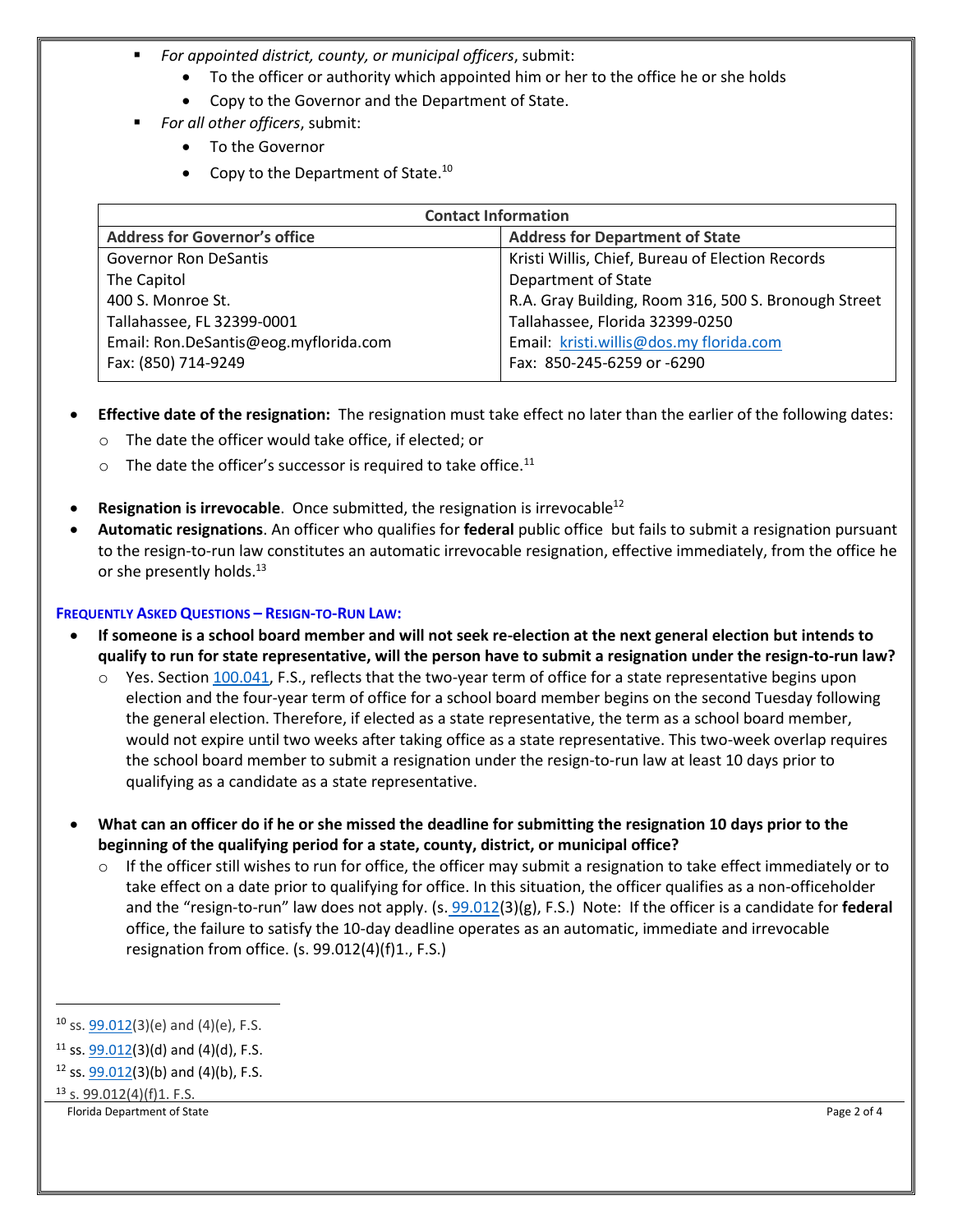#### **What happens to an elected officer's term of office if he or she submits a resignation under the "resign-to-run" law?**

- $\circ$  Except as noted in the next paragraph, when an elected official resigns, it creates a vacancy in office to be filled by election. The election is held to fill the office for the remaining unexpired term. So, if an officer had one year left in his or her four-year term of office on the effective date of his or her resignation, persons would qualify as a candidate for the office and, if elected, would serve the one year remaining in the former officer's term.
- $\circ$  If the officer resigning under the "resign-to-run" law occupies an elective charter county office or elective municipal office, the vacancy created by the resignation may be filled for that portion of the remaining unexpired term in the manner specified by the county or municipal charter, as applicable. (ss. [99.012\(](http://www.leg.state.fl.us/statutes/index.cfm?mode=View%20Statutes&SubMenu=1&App_mode=Display_Statute&Search_String=99.012&URL=0000-0099/0099/Sections/0099.012.html)3)(f) and  $(4)(g)$ , F.S.)

## **Does the "resign-to-run" law apply to subordinate officers, deputy sheriffs, or police officers?**

- Generally, no, but the law will apply in a limited situation. A subordinate officer, deputy sheriff, or police officer is exempt from the resign-to-run law unless the person is seeking to qualify for a public office which is currently held by "an officer who has authority to appoint, employ, promote or otherwise supervise that person and who has qualified as a candidate for reelection to that office." If the subordinate officer, deputy sheriff, or police officer must resign, the resignation must be effective upon qualifying for the office, not the later times specified above for an "officer."
- $\circ$  So, a deputy sheriff wishing to run for sheriff against an incumbent sheriff would have to resign, but if the incumbent sheriff is not seeking reelection, the deputy sheriff would not have to resign. Also, if a deputy sheriff wishes to run for a non-sheriff office (for example, state representative or city council), he or she would not have to resign under the "resign-to-run" law.
- $\circ$  If a subordinate officer, deputy sheriff, or police officer must resign under this provision, he or she may not take an unpaid leave of absence instead of resigning. (The Legislature removed the alternative approach of taking an unpaid leave of absence from the statute in 2000.)
- $\circ$  Subordinate officers would include, among others: assistant public defenders, assistant state attorneys, and deputy supervisors of elections. (s. 99.012(4), F.S; see also, for example, Division of Elections advisory opinions DE 08-04, DE 07-08, and 99-01, which can be found at the [Advisory Opinions webpage.](http://dos.myflorida.com/elections/laws-rules/advisory-opinions/))

## **Does a city's Chief of Police have to resign in order to run for another public office?**

 $\circ$  It depends. The exemption mentioned in the answer to the question immediately above applies to a "police" officer." A "chief of police" is a police officer; therefore, the chief of police need only resign to run for public office if the chief is seeking to qualify for a public office which is currently held by "an officer who has authority to appoint, employ, promote or otherwise supervise that person and who has qualified as a candidate for reelection to that office." For example, a city's chief of police would not have to resign to run for county sheriff unless the sheriff has the authority to appoint, employ, promote or otherwise supervise the chief of police and the incumbent sheriff has also qualified as a candidate for reelection. In the typical countycity relationship, the sheriff does not have the authority to appoint, employ, promote or otherwise supervise a city's chief of police. However, for example, if a city mayor has the authority to hire and fire the chief of police, the chief of police could not run for city mayor without resigning as chief of police if the incumbent mayor is seeking re-election. (s. [99.012\(](http://www.leg.state.fl.us/statutes/index.cfm?mode=View%20Statutes&SubMenu=1&App_mode=Display_Statute&Search_String=99.012&URL=0000-0099/0099/Sections/0099.012.html)5), F.S.)

## **What happens if an officer does not comply with the "resign-to-run" law?**

 $\circ$  If a final court order determines that a person did not comply with the resign-to-run law, the person may not be qualified as a candidate for an election or appear on the ballot. (s. 99.012(6), F.S.) Note, one of the qualifying papers is the candidate oath in which the candidate states that he or she has resigned from any office from which the candidate is required to resign; therefore, the filing officer may not look beyond the oath. However, the filing officer performs only a ministerial function in reviewing qualifying papers and